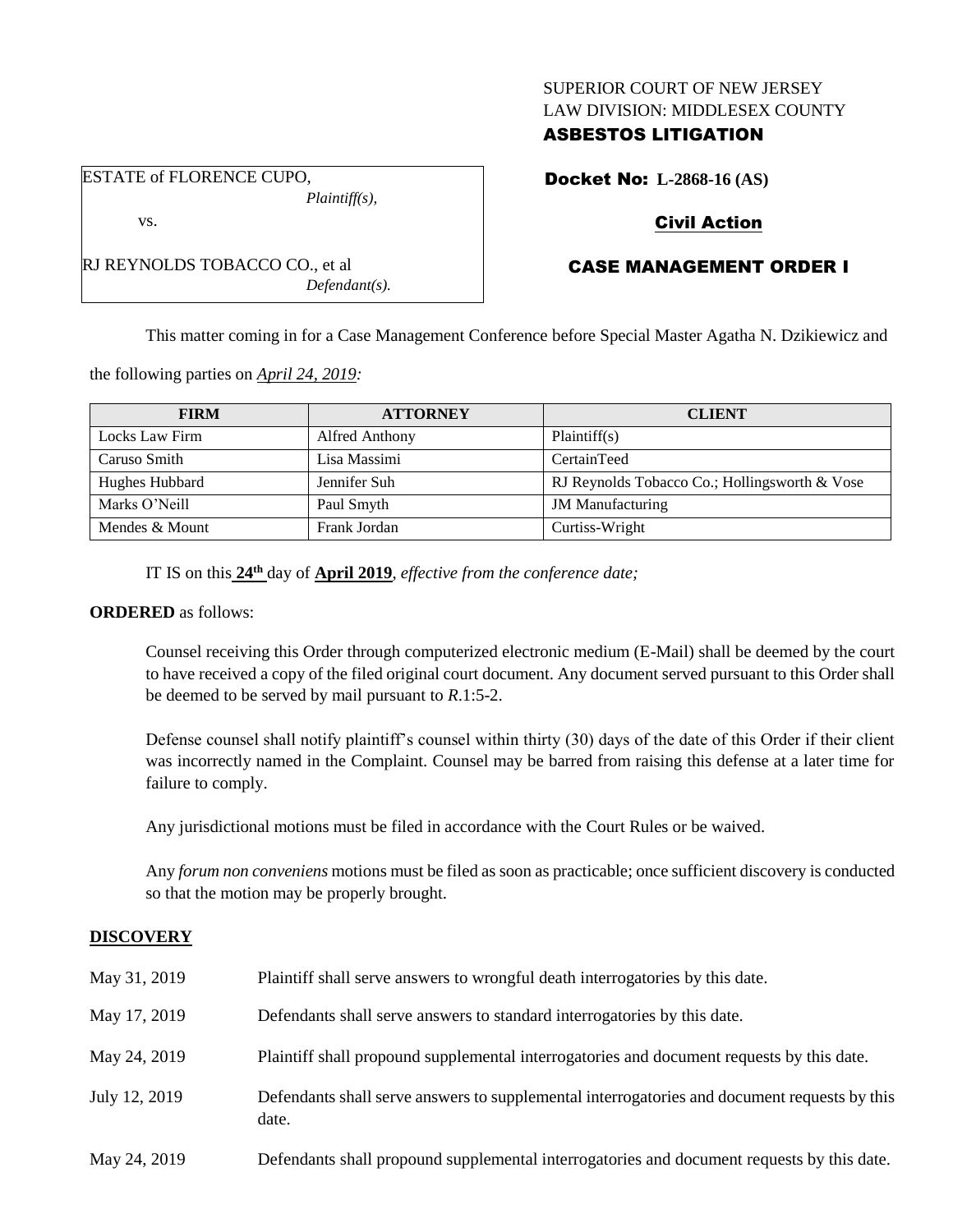| July 12, 2019      | Plaintiff shall serve answers to supplemental interrogatories and document requests by this<br>date.                                                                                                        |
|--------------------|-------------------------------------------------------------------------------------------------------------------------------------------------------------------------------------------------------------|
| August 30, 2019    | Fact discovery, including depositions, shall be completed by this date. Plaintiff's counsel shall<br>contact the Special Master within one week of this deadline if all fact discovery is not<br>completed. |
| September 30, 2019 | Depositions of corporate representatives shall be completed by this date.                                                                                                                                   |

### **EARLY SETTLEMENT**

November 8, 2019 Settlement demands shall be served on all counsel and the Special Master by this date.

### **MEDICAL EXPERT REPORT**

| October 31, 2019  | Plaintiff shall serve medical expert reports by this date.                                                                                                                                                                                               |  |  |
|-------------------|----------------------------------------------------------------------------------------------------------------------------------------------------------------------------------------------------------------------------------------------------------|--|--|
| October 31, 2019  | Upon request by defense counsel, plaintiff is to arrange for the transfer of pathology specimens<br>and x-rays, if any, by this date.                                                                                                                    |  |  |
| December 31, 2019 | Defendants shall identify its medical experts and serve medical reports, if any, by this date. In<br>addition, defendants shall notify plaintiff's counsel (as well as all counsel of record) of a<br>joinder in an expert medical defense by this date. |  |  |

### **LIABILITY EXPERT REPORTS**

| October 31, 2019 | Plaintiff shall identify its liability experts and serve liability expert reports by this date or |  |  |  |  |  |
|------------------|---------------------------------------------------------------------------------------------------|--|--|--|--|--|
|                  | waive any opportunity to rely on liability expert testimony.                                      |  |  |  |  |  |

December 31, 2019 Defendants shall identify its liability experts and serve liability expert reports, if any, by this date or waive any opportunity to rely on liability expert testimony.

#### **SUMMARY JUDGMENT MOTION PRACTICE**

|  | February 14, 2020 | Plaintiff's counsel shall advise, in writing, of intent not to oppose motions by this date. |  |  |  |
|--|-------------------|---------------------------------------------------------------------------------------------|--|--|--|
|--|-------------------|---------------------------------------------------------------------------------------------|--|--|--|

- February 28, 2020 Summary judgment motions shall be filed no later than this date.
- March 27, 2020 Last return date for summary judgment motions.

#### **ECONOMIST EXPERT REPORTS**

- October 31, 2019 Plaintiff shall identify its expert economists and serve expert economist report(s), if any, by this date or waive any opportunity to rely on economic expert testimony.
- December 31, 2019 Defendants shall identify its expert economists and serve expert economist report(s), if any, by this date or waive any opportunity to rely on economic expert testimony.

#### **EXPERT DEPOSITIONS**

February 14, 2020 Expert depositions shall be completed by this date. To the extent that plaintiff and defendant generic experts have been deposed before, the parties seeking that deposition in this case must

 $\_$  , and the set of the set of the set of the set of the set of the set of the set of the set of the set of the set of the set of the set of the set of the set of the set of the set of the set of the set of the set of th